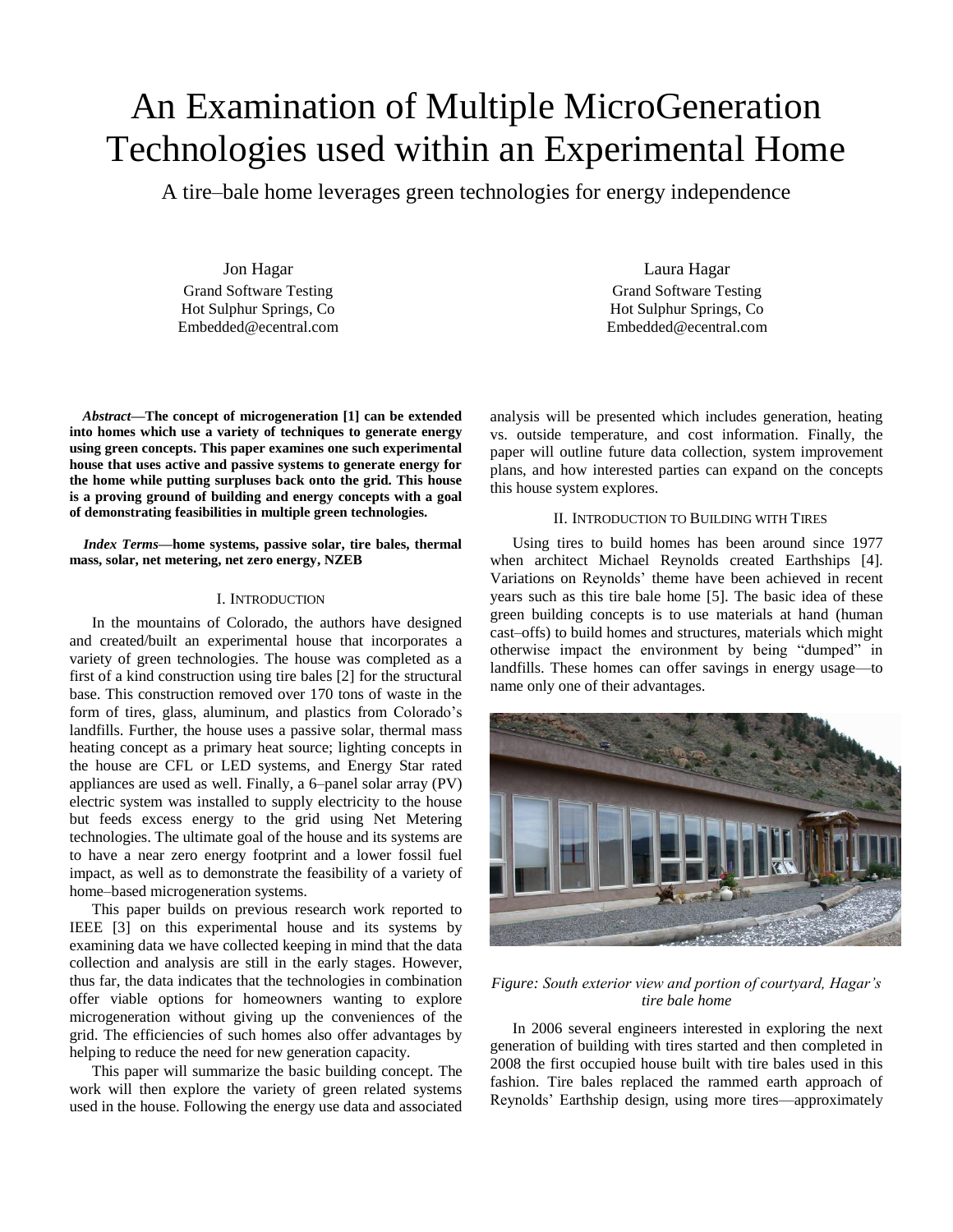17,000 used tires for this 2,700 sf home versus 6,500 tires for Dennis Weaver's 16,000 sf Earthship). The bales serve as structural support elements and add thermal mass for passive heat storage. The house also has heavily insulated walls and some automated window covering systems, which allows blocking of heat loss in winter and venting of excess heat during warmer months. No air conditioning system is needed; however, Grand County's building codes required baseboard electric heaters even though in four winters these heaters have been used less than 10 times or 40 hours during minus 31 C (minus 25 F) or less nights. The house does have a single non– catalytic, wood burning stove, which is used frequently on long cold nights or cloudy days.

While much of the engineering that went into house can be considered experimental and we, as builders, faced numerous design challenges, in 4 years of living in it, the house has not shown us any different issues than those of traditional homes. The microgeneration concepts incorporated within an overall "home" system have functioned well.

# III. MICROGENERATION AND ENERGY SYSTEMS

It is largely accepted that no single technology will be the dominant answer to green energy generation and conservation. This house demonstrates a variety of concepts, both larger and smaller. In this section, we outline the more prevalent ones in use within this experimental tire bale house. Taken together, these contribute to the data found in this paper. These include:

- A variety of recycled building materials
- Thermal mass storage of passive solar heat
- Passive solar heating
- Passive venting systems for cooling
- Low energy use lighting systems
- Energy Star appliances
- High efficiency wood burning stove using recycled wood
- Automated blinds for heat retention and cooling
- Solar array using microinverters
- Option to add more smart home features and
- In home greenhouse ability.

The passive solar heating of the house is fundamental to the house design and overall living concept. Although 2,700 sf of living space is a heated area, 500 sf is used primarily as walking space and used to grow plants (vegetables) indoors since it provides the greatest amount of solar heating. This square footage and the solar gain could have been increased if we had used slanted glass. However, issues of snow levels at the building site negated this design option. The solar heating does lead to temperature fluctuations within the house on a daily basis (which also means that the air moves naturally– through convection and without mechanical means). The daily fluctuations range from lows at 13 C  $(56 F)$  and highs of 29 C (85 F). The thermal mass tends to hold a temperature of 19 C (67 F) plus or minus 2 degrees. Additional heating is accomplished with the wood burning stove during low or very low temperatures. When inside temperatures are higher than 22 C (73 F) (at the living level on the lower side of the rooms), one or more of the north windows and a few of the lower south

windows (low and high on the structure) can be used to vent excess heat. We have not found a need for traditional heating or air conditioning, although we may need to start the day wearing a sweater but by mid–to–late afternoon; we put on much lighter clothing (t–shirts and shorts).

The use of various low energy lighting and Energy Star appliances are common in many homes and businesses now. This house leverages those too. Additionally, the natural light during daylight hours means that much of the house needs no electric lights on. We achieved this by designing an open floor plan and half glass block walls to move light into areas such as bathrooms and closets. Taking advantage of these "smart" design choices and low energy products minimizes energy use and allows the scope of microgeneration to remain smaller than more closed in traditional houses.

A secondary heat source, used primarily from late November to late April, is a non–catalytic wood burning stove that uses soapstone sides to allow 8 hours of burn time but radiates heat for up to 12 hours. It is highly efficient emitting just 1.9 grams of particulates per hour and pumps out 50,000 BTUs of heat for the 1,375 sf kitchen/dining/living space. There are days when the outside temperature never reaches above minus  $17 \text{ C}$  (0 F) but the sun is shining and no other heat is needed. Then there are nights when wood burning is needed and through the use of a combination of heating techniques, the house remains between 17 and 21 C (64 and 70 F)—depending on how much and how long the sun shines, outside temperature, and wind. Chart 4 shows an inside–outside temperature profile over a cold two month period.

Many people feel that burning wood results in some level of air pollution and that it is not overly green. However, the wood burning stove produces less particulates than that of older wood stoves. Plus, we use deadfall wood found within 1 mile of the home. These trees are not part of the fossil fuel cycle, yet offer the heat boost needed for a home at an elevation of 8,200 feet above sea level. As we expand either solar or wind generation capabilities, it is possible that the use of wood might be needed less.

Several home design choices were made to aid in energy production, use and conservation. A problem that many solar homes have is heat loss through the windows when the sun is not available (cloudy days or at night). We have 22 automated blinds, which allow the majority of blinds to be quickly raised or lowered. This can retain heat or in the case of excessive gain, block some sun. The blinds have an R factor of 4.7, which holds in quite a lot of 'stored" heat. A long term goal is to have the automated blinds tied to a sun sensor. The rest of the windows (35 total windows) have R 4.7 rated window blinds too but they are not automated at this time. While we wait and research these technologies, we are noting that 10 minutes of sunshine with the blinds open on an average temperate day of 1 C or higher (30 F) can add 2–5 degrees of added (free) heat to the house.

This house has 25 windows on the south side (6–feet tall x 3–feet wide, almost floor to ceiling), plus 2 sets of glass French doors, a very large U–shaped glass front door with 2 sidelight windows (next to the front door), and 9 picture windows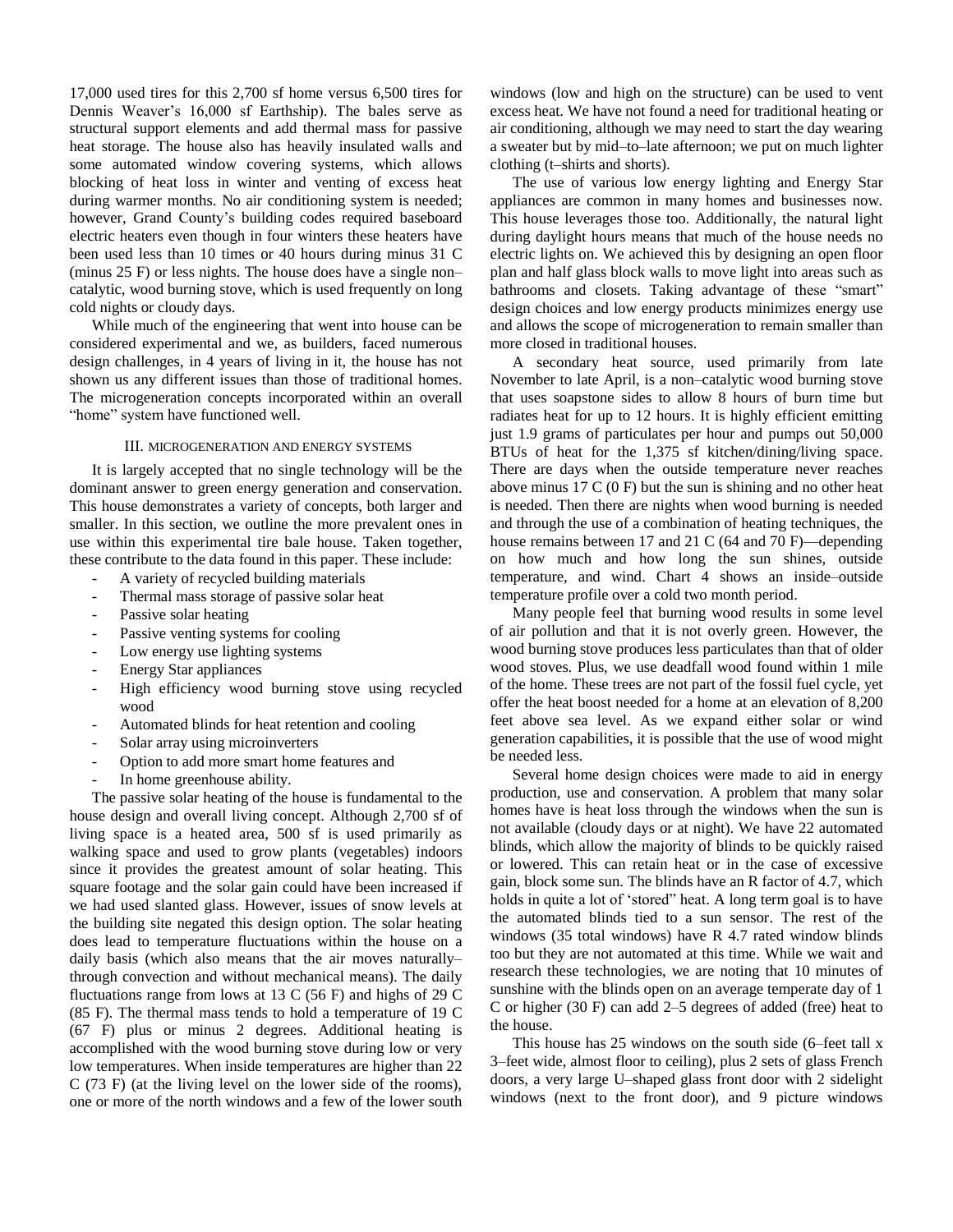stacked over operating awning windows in a single frame. In total, we have a 23.5% solar gain, which is low given that ideally we want 25% solar gain for the house. There are also 5 large motorized windows on the north side of the house situated about eight feet above the living space. We also have large windows on each end of the house (east and west) and smaller windows there beside them. All of the windows are installed in an arrangement to allow a natural flue effect—north to south, or cross ventilation east to west.

Some of the window and blinds have the ability to be tied to sensors as part of a smart house concept, though to date, we have not implemented these ideas. We like to follow the engineering ideal of "Keep it simple" (KISS), although we did wire and plumb the house to support smart house concepts. We are always looking for improved technologies.

The living space floors are a colored and highly polished concrete with added local aggregate and a few colorful marbles and shells, which makes it look like natural stone. No materials cover the floors except for a few small area rugs or cushioned mats in the kitchen. This allows more even interior heating of the thermal mass and release of the heat when needed. Also, the walls throughout the living spaces are covered with clay, a natural "green" product (minimal mining and production). Low or no VOC paints were used in the bathrooms since those areas can contain moisture and are more closed in.

Nearly all of the construction materials and approaches used were chosen to minimize long–term energy impacts. This, of course, starts with the use of tires, which became the primary building material (by weight) of the house. Also, besides the tires, large amounts of rocks found on site, and recyclables from friends, such as bottles (plastic and glass) and cans were used to fill some of voids in the tire bales which saved on concrete. We recognize that concrete is not the most energy efficient or "green" building product to use. However, we chose to use it for the wall and floor materials and when used by itself without any coverings on it (ceramic tiles, rugs, wood, or other insulating materials) carbon offsets are only with the amount of concrete used versus on both the concrete and other covering materials.

Next, much of the wood used in construction such as the south walls, roofing, tie–in points, and a few interior walls was either engineered wood produced from sustainable forests or was local beetle kill trees [6] (a naturally occurring resource in Colorado). Finally, where possible, house mechanical systems were chosen to minimize energy impacts. This includes an on– demand hot water heater (we can supplement with solar hot water in the future); heating systems with no moving parts, and easy maintenance electrical and plumbing. The combination of building materials and design options means that the house has a lower overall carbon imprint than similar homes in Grand County.

#### IV. ENERGY AND COST DATA

Figures 1 through 4 illustrate how four homes in Grand County differ in energy use. Home–A is a 2–story wood structure built in 1977 that does not use any outside energy

production techniques and has electric heat. Home–B is a single–story metal structure built in 1999 and does not use any outside energy production techniques and uses a combination of electric heat and wood stove. Home–C was built in 2003, used the ARXX construction (insulated concrete forms), is well insulated, and uses propane radiant heat. Home–D (our home) is described further within this paper. None of the homes have air conditioning.

*A. Annual electric use for 3 different types of homes (energy is purchased from the supplier/grid)*



Figure 1. Home–A energy use in kWh (wood structure)



Figure 2. Home–B energy use in kWh (metal strucuture)



Figure 3. Home–C energy use in kWh (ARXX strucuture)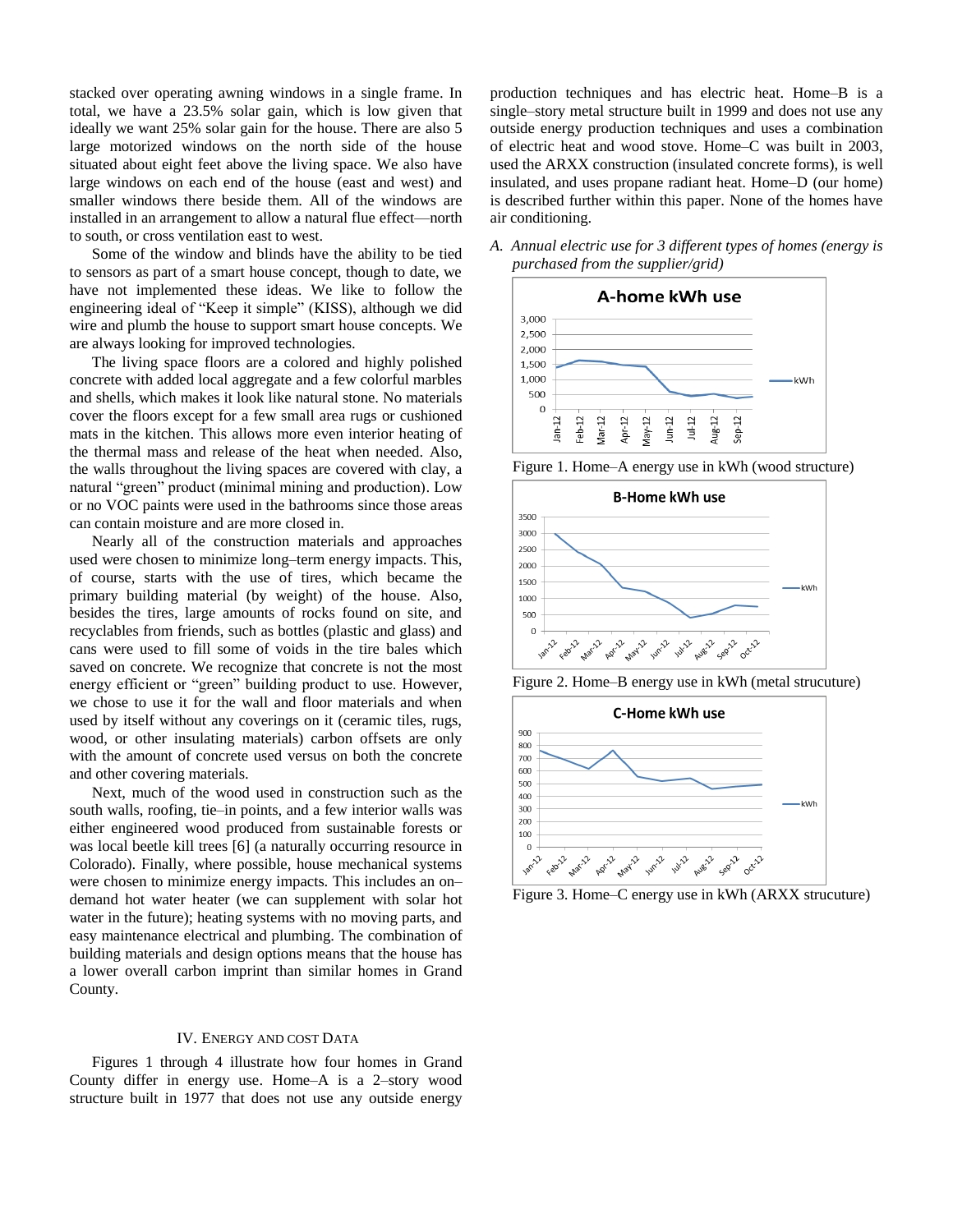#### *B. Annual electric use for Home-D*



Figure 4. Home–D energy use in kWh

The chart in Figure 5 indicates that the combined microgeneration features of the house substantially lower annual energy use compared to a few other houses in Grand County, including one energy efficient home. As we expected, peak electric use is during the dark and cold winter months. Other months show low usage in all homes, though a factor here is two of the homes do not have occupancy during summer months. The data also indicates to us that we should be considering other microgeneration techniques to get to net zero.

Figure 5 illustrates the energy produced by the solar array that feeds directly into the house systems and Net Meters back to the grid.



*Figure 5 Energy produced by 6–PV panel solar array*

Figure 6 reports the inside and outside temperatures 12 noon sampling during January and February 2012. It does not show the extreme of temperatures, which typically occur at 6 am (lowest) and 4 pm (highest).



*Figure 6 Inside–outside temperatures Jan–Feb.2012*

Daily/monthly variations in Figure 6 are due to hours of sunlight and weather. On days when there is less generation, there is more use of other systems, such as the grid and the wood burning stove to maintain interior temperatures. The

chart does show consistent interior temperatures even while outside temperatures are what most people would consider cold. Passive solar–thermal mass concepts work to keep a consistent interior temperature with no (in the case of this data) electric heat, although in these time periods the wood stove is in use between 6am and 8am or from 6pm to 12pm.

#### *C. Dollar Cost of this house vs. others in this area*

The average cost of building a home in Grand County Colorado currently is upwards of \$250 per square foot, depending on materials, finishes, and other factors. The cost to build this energy efficient house was \$235 per square foot (finishes added to this). However, we believe that we have a showcase of possibilities and an ideal laboratory—not to mention a great place to live.

The local electric co–op charges a \$25 monthly fee to have an account with them and then they charge \$0.099 per kilowatt hour (and some minor taxes, 2012 rates).

#### V. ANALYSIS CONSIDERATIONS OF THE TECHNOLOGIES

We believe that this data demonstrates viability for the type of structure that we built. Further the data also demonstrates that this type of structure does not need or use as much energy as a conventional stick home. And that so far, the microgeneration techniques used meet our current personal needs.

#### *A. Viability of microgeneration using these approaches*

The data illustrates that a mix and match approach of microgeneration and energy saving for heating, cooling, and lighting, and power generation is proving successful. By employing a variety of microgeneration techniques and energy saving features demonstrates the viability of combining technologies. The charts show a warm house which uses less energy while generating electricity to feed into the grid.

#### *B. Cost return*

Any technology or set of technologies must ultimately be cost effective. Fossil fuel technologies are becoming less cost effective, hence the interest in the green technologies. The house cost is similar to others of its size and level of quality but is less expensive overall to operate as the data shows. We estimate the payback on the solar array to be about 4 years from date of installation (July 2010). The house itself is saving money over the cost per square foot since it almost heats and cools itself. This lowers the overall cost of ownership over traditional homes. Also, the microgeneration facilities in use in the house can help lower the demand and peaks on the grid, which can lower everyone's costs by negating the need for unused excess capacity.

#### VI. FUTURE PLANS AND ANALYSIS

The research on this house is on–going: adopting more microgeneration, data collection, and other analyses. As with many engineering demonstration projects, we have a variety of plans to increase the overall green of the home and will be collecting the associated data. Plans for future energy generation include: